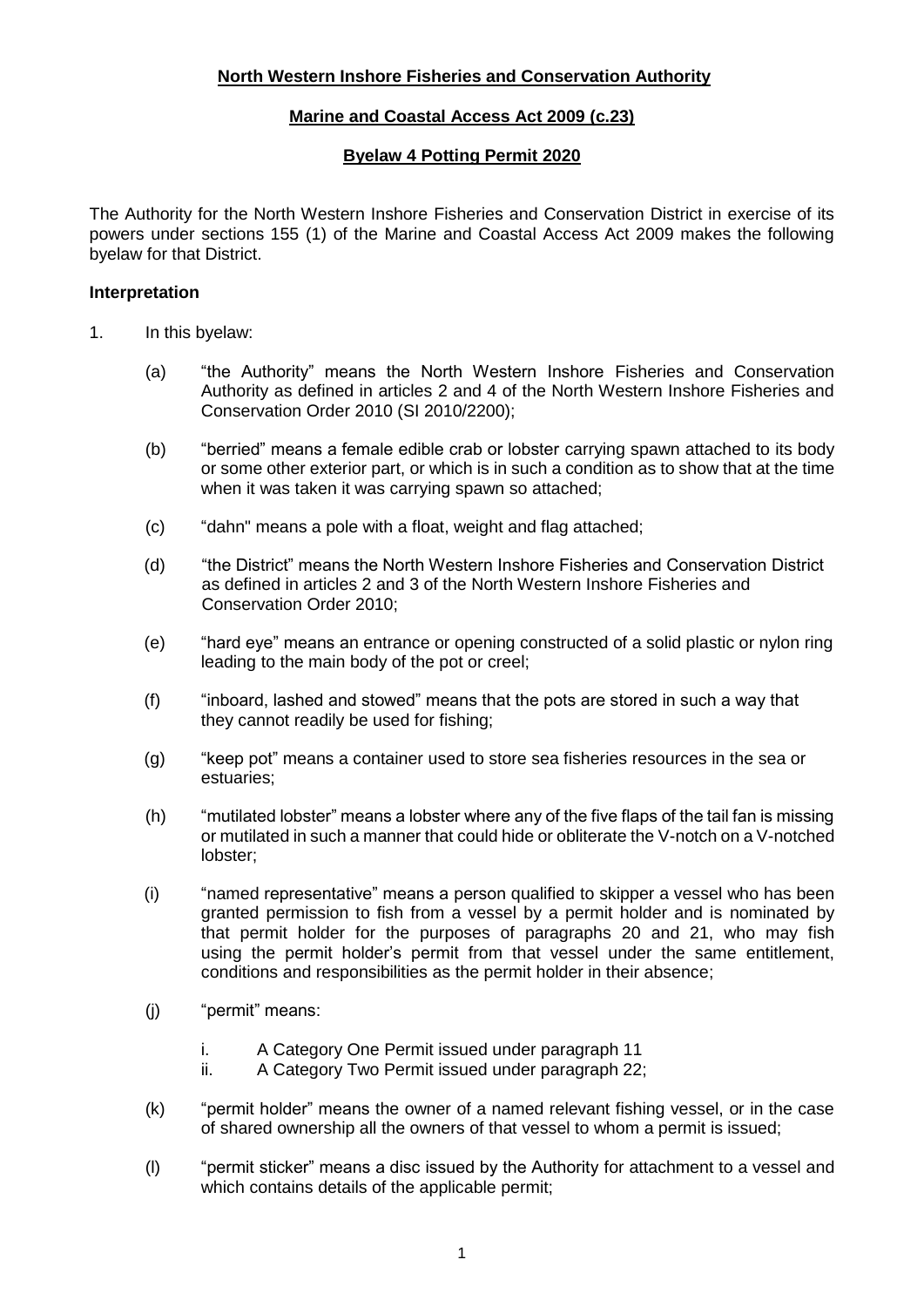- (m) "pot" means any folding or rigid cage device or structure with one or more openings or entrances capable of capturing any sea fisheries resources;
- (n) "relevant fishing vessel" means a fishing vessel:
	- i. registered in accordance with Part II of the Merchant Shipping Act 1995 (c.21) and the regulations made under that Act, or registered in the Channel Islands or Isle of Man; and
	- ii. in respect of which a fishing licence issued under the Sea Fish (Conservation) Act 1967 (c.84) is held at the time of the application for a permit under this byelaw;
- (o) "riddle" means a fixed or moving flat or cylindrical apparatus constructed of parallel bars which rejects any specified species that pass between the bars;
- (p) "specified species" means any of the following species:
	- i. lobster (*Homarus gammarus*);
	- ii. edible crab (*Cancer pagurus*);
	- iii. Norwegian lobster (*Nephrops norvegicus*);
	- iv. whelk (*Buccinum undatum*);
	- v. prawn and shrimp (*Palaemonidae spp*. *Crangonidae* spp. and *Pandalidae* spp);
	- vi. cuttlefish (*Sepia officinalis*);
	- vii. spider crab (*Maia squinado*);
	- viii. velvet swimming crab (*Necora puber*);
	- ix. spiny lobster or crawfish (*Palinurus elephas);*
	- x. any teleost (bony) or cartilaginous (sharks and rays) fish species;
- (q) "tag" means a tag issued by the Authority for attachment to a pot and which contains details of the applicable permit;
- (r) "vessel" means a ship, boat, raft or watercraft of any description and includes nondisplacement craft, personal watercraft, seaplanes, hovercraft, amphibious vehicles and any other thing constructed or adapted for floating on or being submerged in water (whether permanently or temporarily) which can be used as a means of transportation on water;
- (s) "V-notched lobster" means a lobster with an indentation in the shape of the letter "V" or resembling the shape of a "V" made in any one or more of the five flaps on the tail fan.
- (t) "fishery" means any area of sea, seabed, exposed estuary, seashore, or other marine environment in any part of the District

### **Prohibitions and Restrictions**

- 2. A person must not use pots for fishing for a specified species unless in possession of a valid permit. The permit must be carried on board the vessel or by the permit holder or named representative at all times when fishing with pots.
- 3. A person must not take or land from a fishery, under any method of fishing, more than the stated amount of the species listed below in any one calendar day:
	- (a) one lobster;
	- (b) a combined total of five individuals of the following:
		- i. edible crab;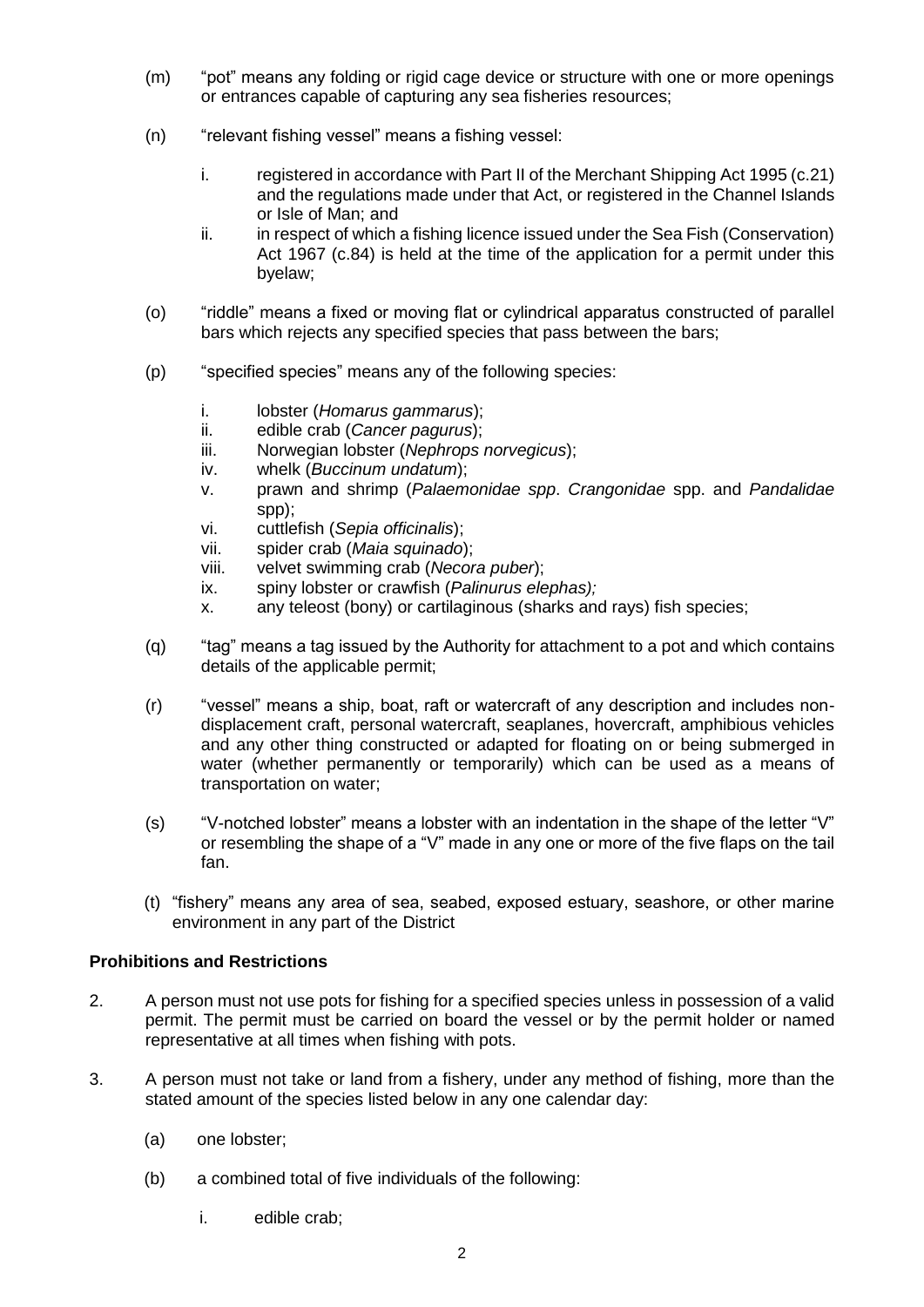- ii. spider crab; and<br>iii. velvet swimming
- velvet swimming crab:
- (c) 50 whelks; and
- (d) 50 Norwegian lobster.
- 4. A person fishing other than under the authority of a fishing vessel licence issued by the Marine Management Organisation or other devolved UK fishery administration must not remove or retain from a fishery:
	- (a) a V-notched lobster;
	- (b) a mutilated lobster; or
	- (c) a berried lobster;

and any such lobster must be returned immediately to the fishery without further injury.

- 5. A person must not remove or retain from a fishery a berried edible crab. Any such edible crab must be returned immediately to the fishery without further injury.
- 6. A person must not use any keep pot, container or other device to store specified species in the sea or in an estuary and any specified species removed from the fishery must be landed within 24 hours of capture.
- 7. A person must not carry a pot on board a vessel unless the pot is inboard, lashed and stowed.

### **Exceptions**

- 8. This byelaw does not apply to a person performing an act which would otherwise constitute an offence against this byelaw, if that act was carried out in accordance with a written permission issued by the Authority permitting that act for scientific, stocking or breeding purposes.
- 9. Paragraph 3 does not apply to a person fishing from a relevant fishing vessel.
- 10. Paragraph 7 does not apply to a person acting in accordance with a valid Category One Permit issued under paragraph 11, or a Category Two Permit issued under paragraph 22.

## **Category One Permits**

- 11. The Authority may issue a Category One Permit authorising a person to use pots to fish for specified species from a relevant fishing vessel.
- 12. An application for a Category One Permit may only be made by the owner of a relevant fishing vessel using the form available from the Authority's office and website.
- 13. Only one Category One Permit per specified species will be issued per relevant fishing vessel. A relevant fishing vessel can be issued more than one Category One Permit, so long as each permit relates to a different specified species.
- 14. A Category One Permit for edible crab and lobster will count as one specified species permit.
- 15. A Category One Permit for edible crab and lobster will be issued under three classes:
	- (a) Class A or Class B permits may only be issued to the owner of a relevant fishing vessel which holds a current fishing licence with a shellfish entitlement issued by the appropriate UK Fisheries Department at the time the application is made;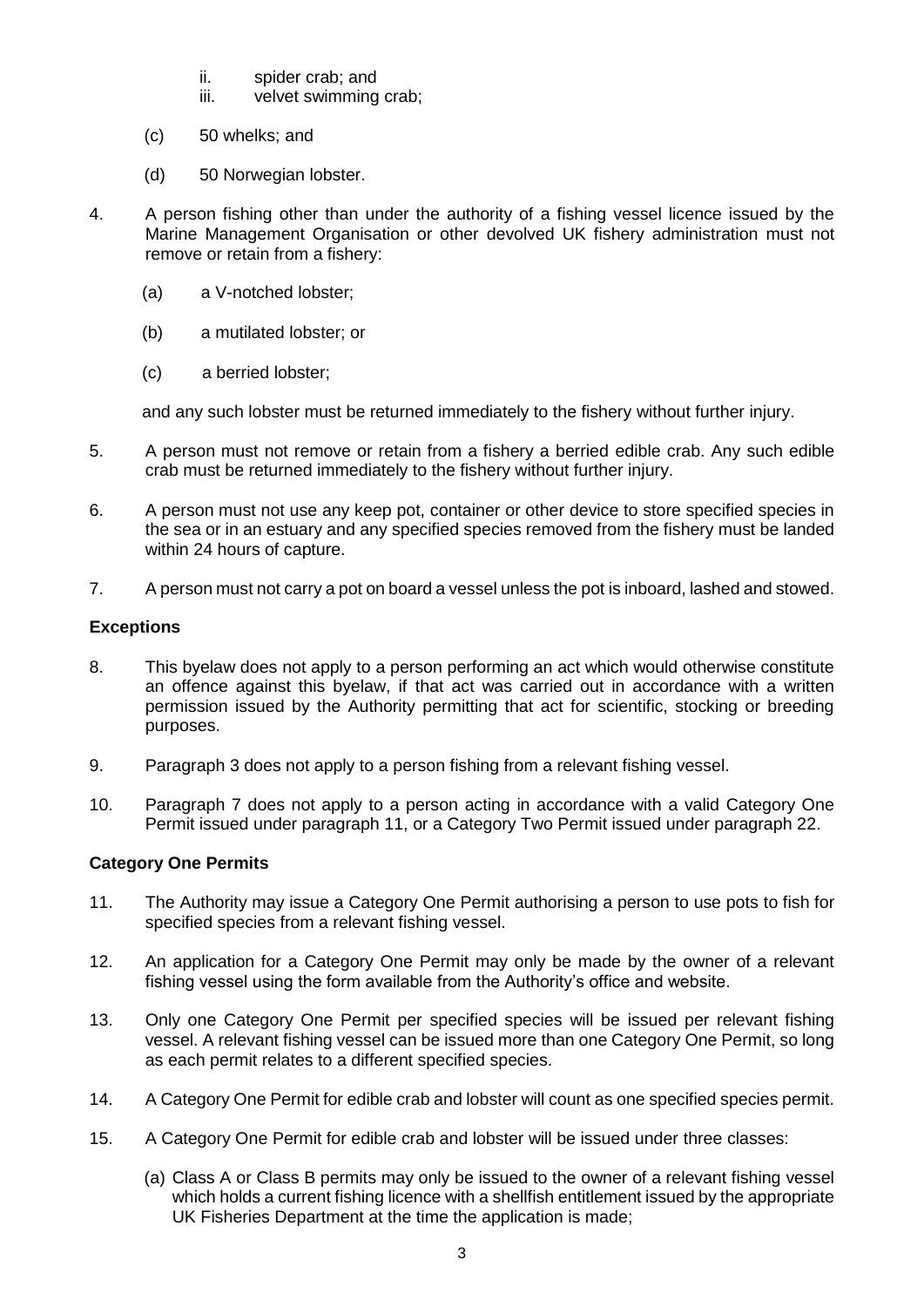- (b) a Class C permit may only be issued to the owner of a relevant fishing vessel which holds a current fishing licence without a shellfish entitlement issued by the appropriate UK Fisheries Department at the time the application is made.
- 16. Category One Permits may be subject to catch and pot number restrictions as described in the flexible permit conditions.
- 17. When the Authority issues a Category One Permit, the Authority will at the same time issue a permit sticker. Gear tags and a tag applicator will also be issued if tagging of pots is required under the flexible permit conditions.
- 18. A Category One Permit, permit sticker, tags and tag applicator:
	- (a) are issued to the owner of the named relevant fishing vessel, or in the case of shared ownership, to all owners of that vessel ("the permit holder");
	- (b) are valid for the period 1 October to 30 September the following year. Upon confirmation of the byelaw the first permit shall be valid for the remainder of the first 12 months to 30 September, and to 30 September in the subsequent year;
	- (c) cannot be resold;
	- (d) are not transferable between:
		- i. the permit holder and another person; or
		- ii. the named vessel to another named vessel; and
	- (e) shall remain the property of the Authority and must be surrendered to the Authority immediately if no longer required.
- 19. Paragraph 18(d)(ii) does not apply if the ownership of the recipient vessel is the same as that of the donor vessel, subject to any flexible permit conditions in force at the time of transfer. In such case the permit must be returned to the Authority for administrative changes to be made.
- 20. A Category One Permit holder may nominate one or more named representatives at any time in writing to the Authority to enable them to fish from the named vessel under the authority of the permit.
- 21. A Category One Permit holder, when nominating a named representative at any time other than at the time of the permit application, must:
	- (a) make the nomination in writing; and
	- (b) receive approval from the Authority prior to any named representative fishing under the authority of the permit issued to the permit holder.

## **Category Two Permits**

- 22. The Authority may issue a permit authorising the use of pots to fish for specified species (a 'Category Two Permit') to:
	- (a) the owner of a named vessel that is not a relevant fishing vessel;
	- (b) a named person without a vessel.
- 23. An application for a Category Two Permit may be made by any person using the forms available from the Authority's office and website.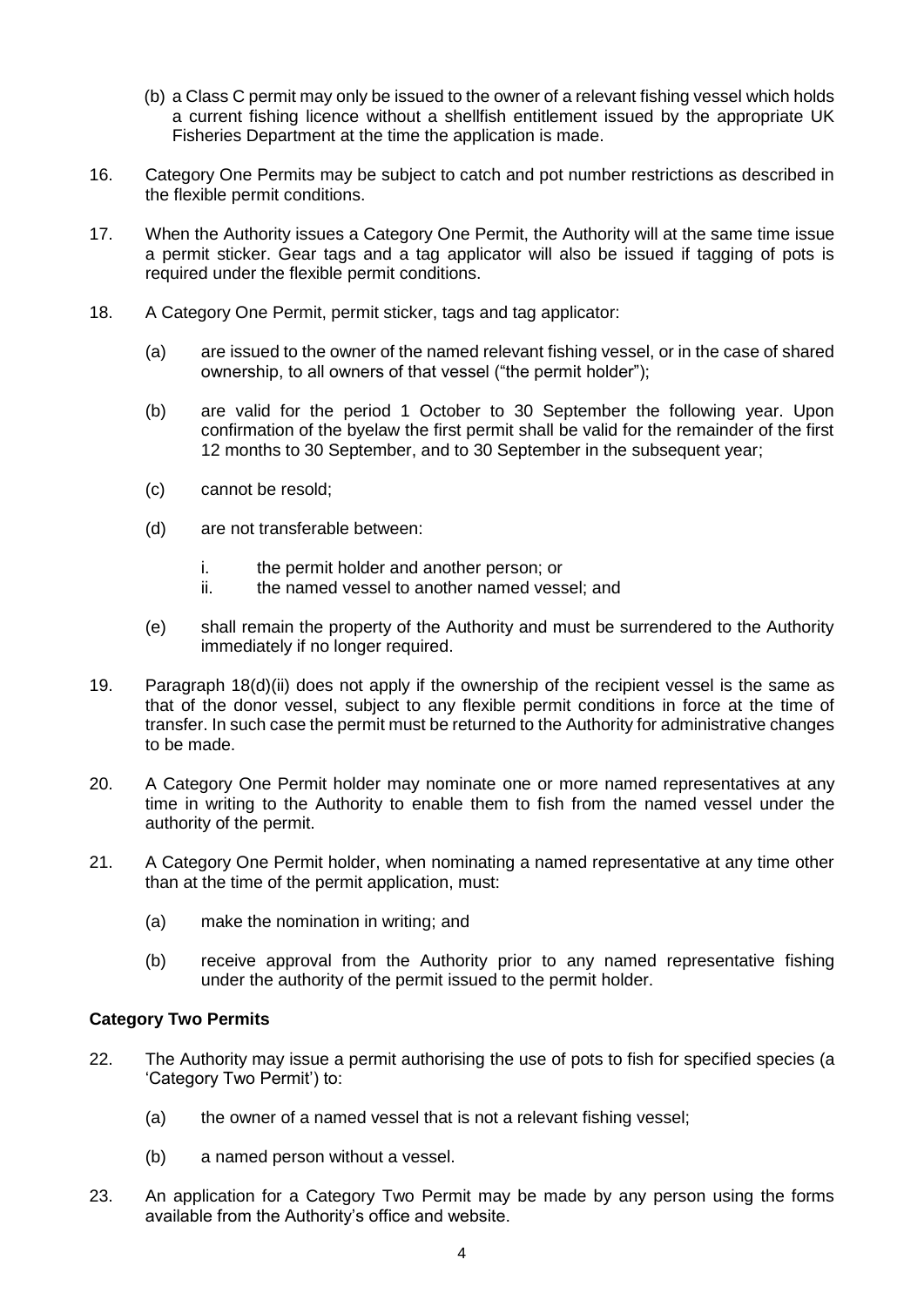- 24. Only one Category Two Permit will be issued per person.
- 25. Where the Authority issues a Category Two Permit, the Authority will at the same time issue a permit sticker and tags.
- 26. A Category Two Permit, permit sticker and tags:
	- (a) are issued to the applicant ("the permit holder");
	- (b) are valid for the period 1 October to 30 September the following year. Upon confirmation of the byelaw the first permit shall be valid for the remainder of the first 12 months to 30 September, and to 30 September in the subsequent year;
	- (c) cannot be resold;
	- (d) are not transferable between the permit holder and another person; and
	- (e) remain the property of the Authority and must be surrendered to the Authority immediately if no longer required.

### **General Permit Conditions**

27. The fee for a permit, permit sticker and tags if in force, is payable prior to issue as specified below, unless varied pursuant to paragraph 28:

| <b>Type of Permit</b>                                            | Annual Fee per permit (£) | Includes if required under<br>permit or flexible permit<br>conditions                                        |
|------------------------------------------------------------------|---------------------------|--------------------------------------------------------------------------------------------------------------|
| Category One except<br>edible crab and lobster<br>permit         | 200                       | One set of tags, one applicator,<br>and replacement of one lost or<br>damaged permit sticker.                |
| Edible Crab and<br>Lobster Category One<br>Permit Class A        | 200                       | One set of tags, one applicator,<br>and replacement of one lost or<br>damaged permit sticker.                |
| Edible Crab and<br><b>Lobster Category One</b><br>Permit Class B | 50                        | One set of tags, one applicator,<br>and replacement of one lost or<br>damaged permit sticker.                |
| Edible Crab and<br><b>Lobster Category One</b><br>Permit Class C | 50                        | One set of tags, one applicator,<br>and replacement of one lost or<br>damaged permit sticker.                |
| <b>Category Two Permit</b>                                       | 20                        | One set of tags, replacement of<br>one lost or damaged permit<br>sticker and one set of<br>replacement tags. |

- 28. The Authority may vary permit fees in accordance with the following conditions and procedures:
	- (a) the Authority will consult in writing with permit holders;
	- (b) the fee will not be changed for any permit already issued;
	- (c) the Authority will make a decision whether to vary the permit fee based upon:
		- i. the responses from the consultation under paragraph  $28$  (a);
		- ii. expenditure arising from the fishery regulatory costs required by the Authority;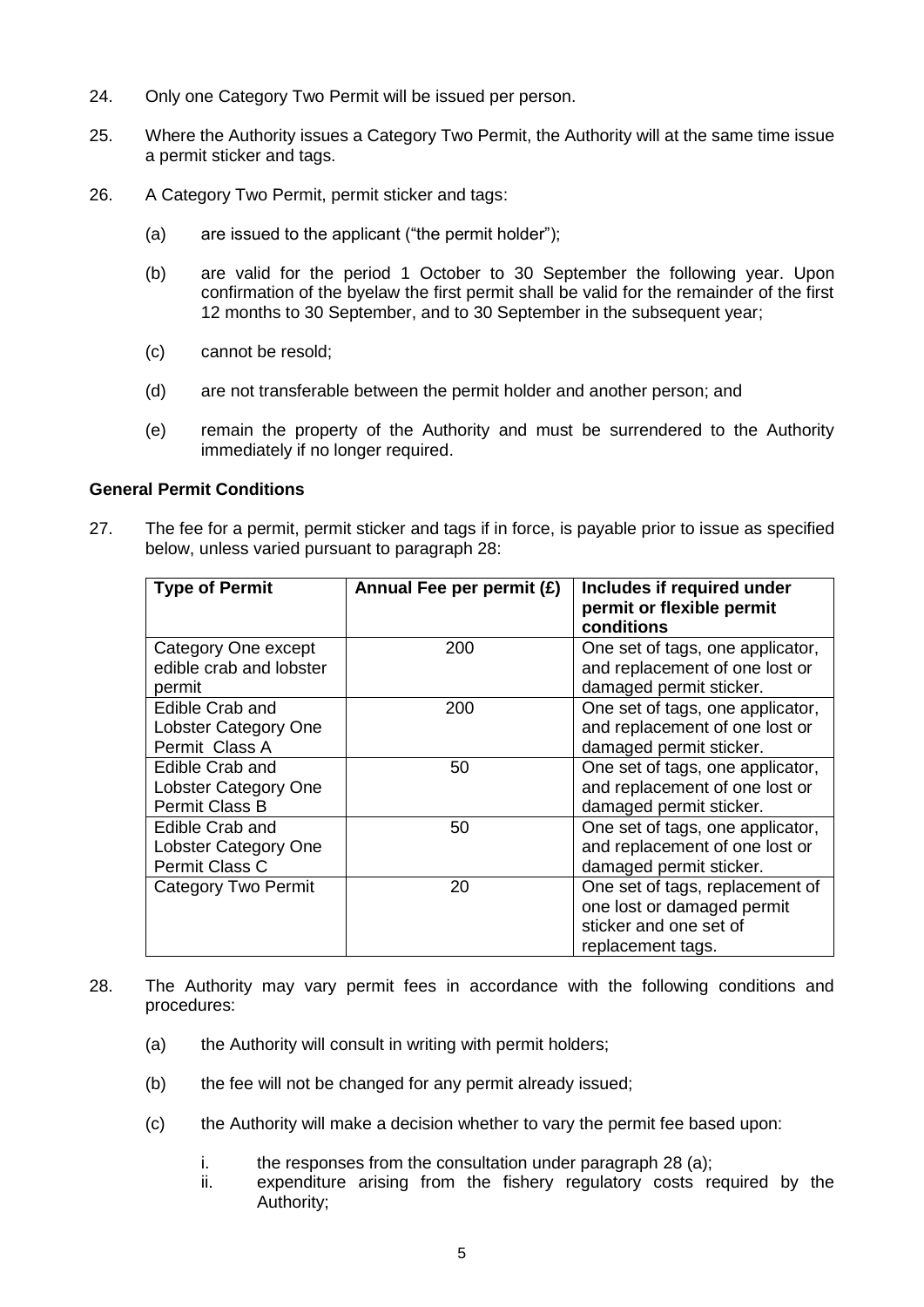- iii. Authority expenditure to conduct any research, monitoring, and survey activities that support the implementation of permits under this byelaw;
- 29. Any named vessel must clearly display the permit sticker with the number issued with the permit, and must not be used to haul pots that are not marked with that number.
- 30. The site of pots set in strings must be marked at each end by either a dahn or a buoy. Pots set individually must each be marked by either a dahn or a buoy:
	- (a) when using a dahn each flag must be at least one metre above the surface of the sea;
	- (b) when gear is marked with buoys only, all buoys must be red, yellow or orange with a minimum circumference of 84 centimetres.
- 31. Correct marking of gear must be maintained during any period the pots are in the water as specified in paragraph 30.
- 32. A permit holder must file with the Authority, no later than the 15th day of the following month, information as required by the Authority on catches and fishing effort for the previous month by fully completing the correct forms available from the Authority's offices or website. Nil returns will be required by the Authority. Permits may be suspended by the Authority until returns have been filed.
- 33. A permit holder must notify the Authority of any change in the information provided to obtain a permit during the period when the permit is valid.

### **Category One Permit Conditions**

- 34. The vessel named on a Category One Permit must remain a relevant fishing vessel for the duration of the permit.
- 35. The permit holder or a named representative of the permit holder must be present on board the vessel during the permitted activity in order to use the permit.
- 36. Dahns, buoys and keep pots used under a Category One Permit must be legibly marked with the permitted vessel's port letters and numbers.
- 37. Any vessel used in accordance with the byelaw must not display more than one permit sticker per species.

#### **Category Two Permit Conditions**

- 38. A permit holder must not use more than a total of five pots to fish for specified species.
- 39. A permit holder must not set a pot that:
	- (a) is not fitted with a tag issued by the Authority; or
	- (b) is fitted with a tag that has previously been notified to the Authority as lost.
- 40. To obtain a set of replacement tags in the event that a tag is lost, the permit holder must submit a written request to the Authority.
- 41. A fee is payable for the replacement of a full set of tags up to a maximum of £0.10 per tag for the replacement of a second or further sets of lost or destroyed tags.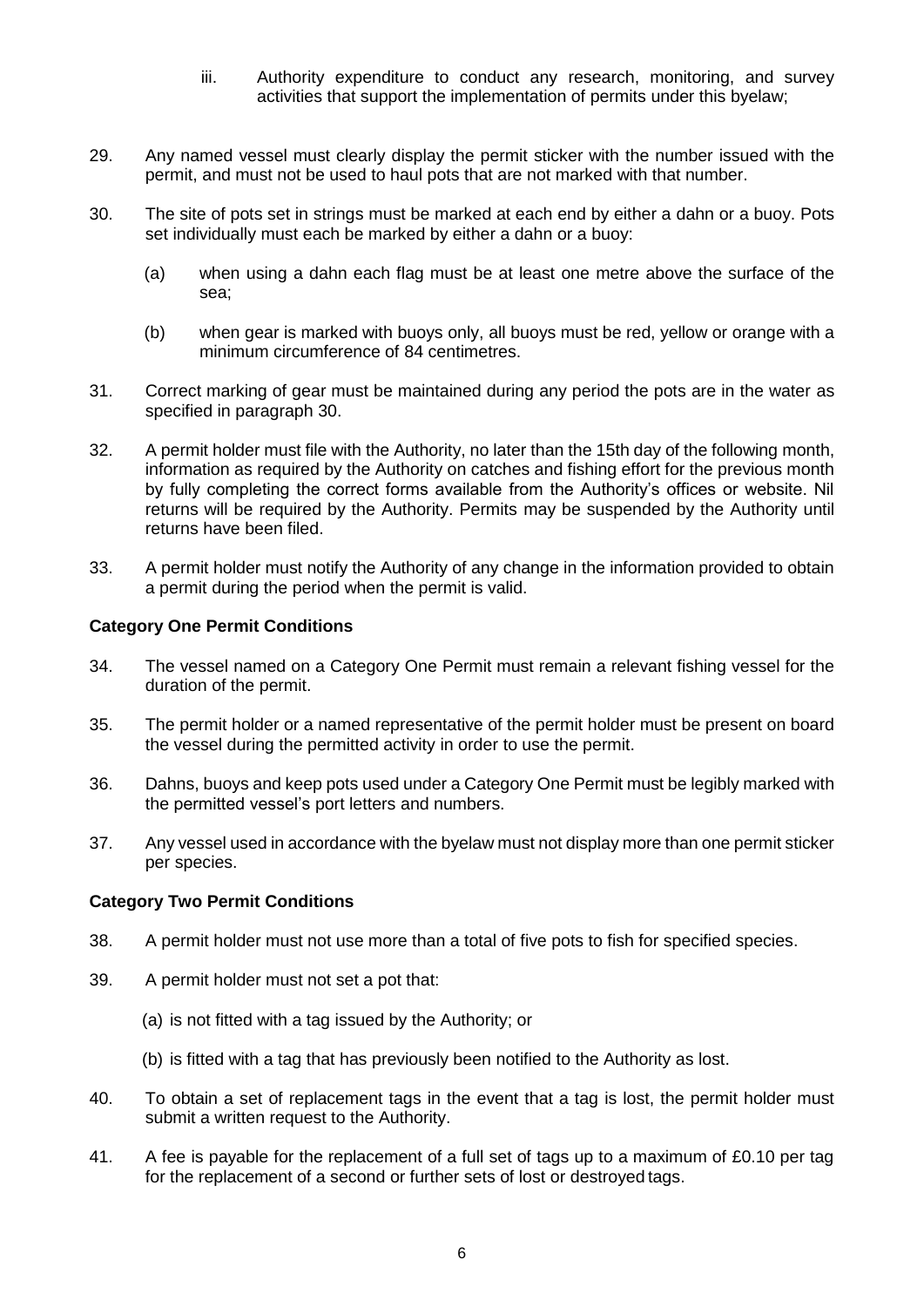- 42. If a lost tag is subsequently found by the permit holder it must be returned immediately to the Authority and not used to mark active fishing gear.
- 43. During a fishing trip in which a vessel is used by more than one person to fish, the maximum daily quantity that may be removed from the fishery or retained on board by all the persons on-board, taken together remains as specified under paragraph 3.
- 44. A Category Two Permit holder must not remove from the fishery any part of an edible crab or lobster or prawn or Norwegian lobster which is detached from the carapace of the crab or lobster or prawn or Norwegian lobster.
- 45. All dahns and buoys used under a Category Two Permit must be legibly marked with the permit number.
- 46. Any vessel used in accordance with the byelaw must not display more than one permit sticker.

### **Flexible Permit Conditions**

- 47. The Authority may introduce, remove or vary a flexible permit condition which falls within one or more of the following categories:
	- (a) catch restrictions;
	- (b) bait restrictions;
	- (c) technical measures and gear restrictions;
	- (d) spatial restrictions;
	- (e) time restrictions; and
	- (f) number of permits issued.
- 48. The Authority may introduce, remove or vary a flexible permit condition in accordance with the review procedure set out in paragraphs 50 and 51.
- 49. The flexible permit conditions that apply to a permit until the first review pursuant to paragraphs 50 and 51 are those set by the Authority taking into account the impact assessment that accompanies this byelaw and all other material considerations.

### **Review Procedure**

- 50. The Authority will review flexible permit conditions no less than once every three years as follows:
	- (a) the Authority will consult in writing with permit holders and such other stakeholders, organisations and persons, as appear to the Authority to be representative of the interests likely to be affected by changes in permit conditions;
	- (b) the Authority will decide whether to add, vary or remove any permit condition taking  $account 51 (a)$ ;
	- (c) following a decision by the Authority, permit holders will be notified in writing and permits will be amended as necessary with no charge.
- 51. The information used in flexible permit condition reviews will include one or more of the following: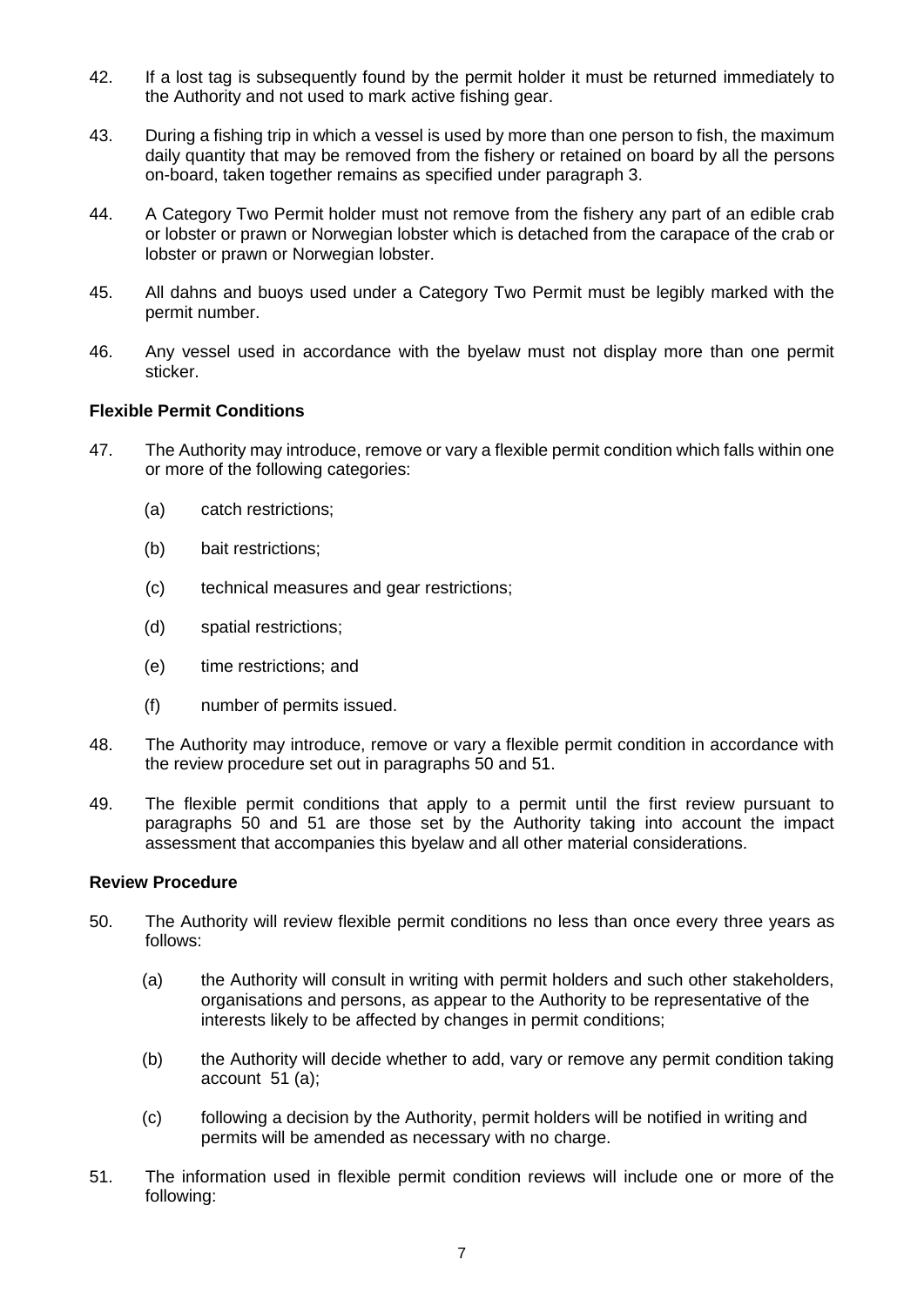- (a) information and returns data received from permit holders;
- (b) scientific and survey information gathered by the Authority or provided to the Authority by any other organisations or persons as the Authority thinks fit;
- (c) advice provided by Centre for Environment Fisheries and Aquaculture Science or Natural England or any other organisations or persons as the Authority thinks fit;
- (d) an impact assessment of any proposed changes;
- (e) information from any other relevant source.

## **Breach of Permit Condition**

- 52. A failure to comply with a:
	- (a) general permit condition (within paragraphs 27 to 33);
	- (b) Category One Permit condition (within paragraphs 34 to 37);
	- (c) Category Two Permit condition (within paragraphs 38 to 46); or
	- (d) flexible permit condition attached to a permit in accordance with paragraphs 47 to 49;

constitutes a contravention of this byelaw.

## **Revocations and Amendments**

- 53. The byelaws with the following number, title or purpose made by the North West Sea Fisheries Committee and Cumbria Sea Fisheries Committee in exercise of their power under sections 5 and 5A of the Sea Fisheries Regulation Act 1966 (c.38) and in force immediately before the making of this byelaw are hereby revoked:
	- (a) Cumbria Sea Fisheries Committee Byelaw 8 Berried Lobsters confirmed on 16 April 1993;
	- (b) Cumbria Sea Fisheries Committee Byelaw 25 Requirement for escape Gaps in Pots, Creels and Traps confirmed on 20 October 1997;
	- (c) North West Sea Fisheries Committee Byelaw 31 Protection of V-notched lobsters confirmed on 16 December 1997;
	- (d) Cumbria Sea Fisheries Committee Byelaw 26 Permit to Fish for Lobster, Crab and Whelks confirmed on 20 January 2007; and
	- (e) North West Sea Fisheries Committee Byelaw 30 Fishing for Lobster, Crawfish, Crab, Prawn and Whelk confirmed on 20 April 2007.
- 54. The following byelaws in force immediately before the making of this byelaw are amended as follows:

Amendment of the North West Sea Fisheries Committee byelaw 11 confirmed on 22 August 2003.

- (a) In the title omit "Marking of fishing gear and keep pots" and insert "Marking of nets and lines".
- (b) For the first paragraph, substitute "A person must not use in fishing for seafish any set or stake net or line except in accordance with the following regulations;" and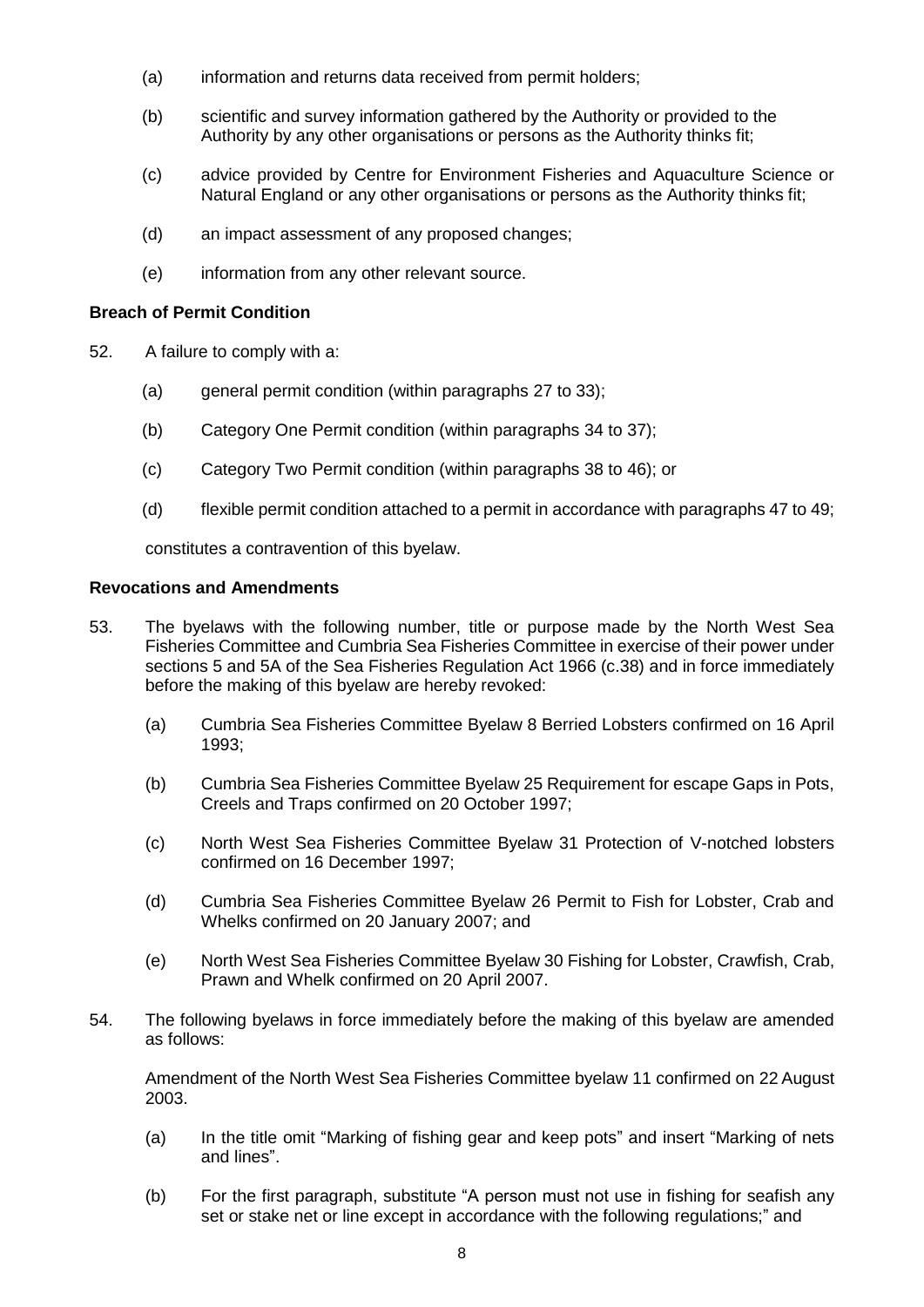(c) For paragraph (a) substitute "The site of the stakes, nets or lines shall be marked by substantial buoys, non-metallic poles or perches visible above the surface at any state of the tide and such buoys, poles or perches shall be maintained as long as the stakes or nets are in position".

Amendment of the Cumbria Sea Fisheries Committee byelaw 4 confirmed 16 April 1993.

- (a) In the title omit "Marking and siting of fixed nets, traps, pots and lines' and insert "Marking and siting of fixed nets and lines"; and
- (b) For paragraph (a) substitute: "the site of the nets or lines shall be marked at each end by a flag on a pole, perch or buoy the flag to be at least one metre above the surface of the sea and to be maintained so long as the nets or lines remain in position. The pole, perch or buoy shall be legibly marked with the name and address of the owner of such net or lines or the registered number of the vessel from which the nets or lines were set".

Amendment of the North West Sea Fisheries Committee byelaw 19 Specified Fish Sizes confirmed on 24 July 2009.

(a) In paragraph 3 'SPECIES' after 'Velvet Crab' omit "Whelk (*Buccinum undatum*) 45\*".

I hereby certify that the above byelaw was made by the Authority at its meeting on the 13 September 2019.

Josphen M Klein

Date 14 February 2022

Dr Stephen Atkins; Chief Executive Officer; North Western Inshore Fisheries and Conservation Authority; 1 Preston Street, Carnforth, Lancashire, LA5 9BY

The Secretary of State for Environment, Food and Rural Affairs in exercise of the power conferred by section 155(4) of the Marine and Coastal Access Act 2009 confirms the Potting Permit Byelaw made by North Western Inshore Fisheries and Conservation Authority on 13 September 2019.

…………………………………………………. ……….. Date …………………………………..

A Senior Civil Servant for, and on behalf of, the Secretary of State for Environment, Food and Rural Affairs